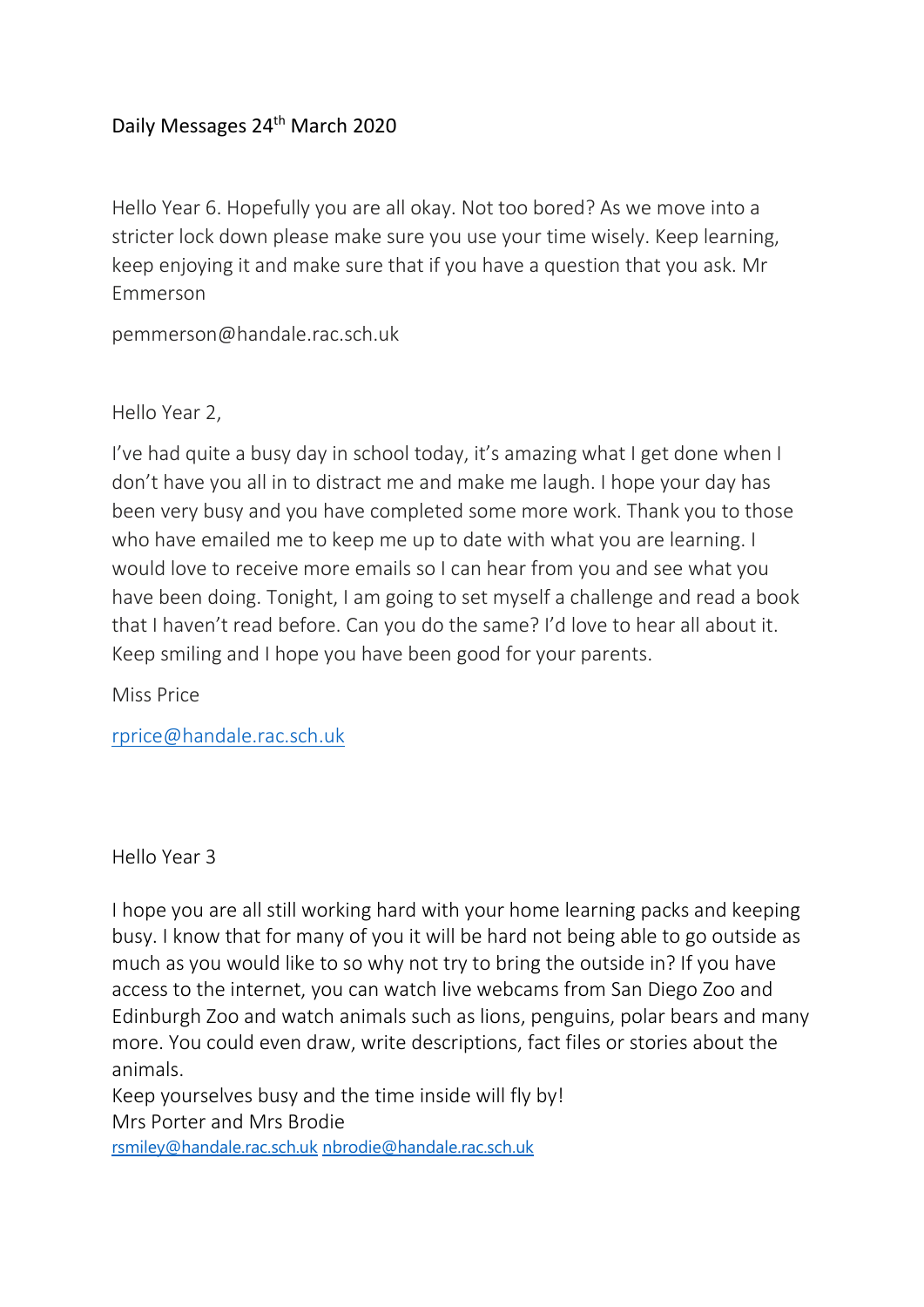Hello Nursery Children,

We have been busy today. We have enjoyed sharing books with Mrs Lister. She shared some of your favourite books with us. We especially enjoyed Toddle Waddle and Goat Goes to Playgroup. We are now reading Rosie's Walk (Mrs Lister said she read this in nursery last week). We are finding it really funny that Rosie the hen does not know that the fox gets into all sorts of trouble! We hope you have had the chance to share some stories at home. Love

Morning Floppy and Afternoon Floppy xx

clister@handale.rac.sch.uk

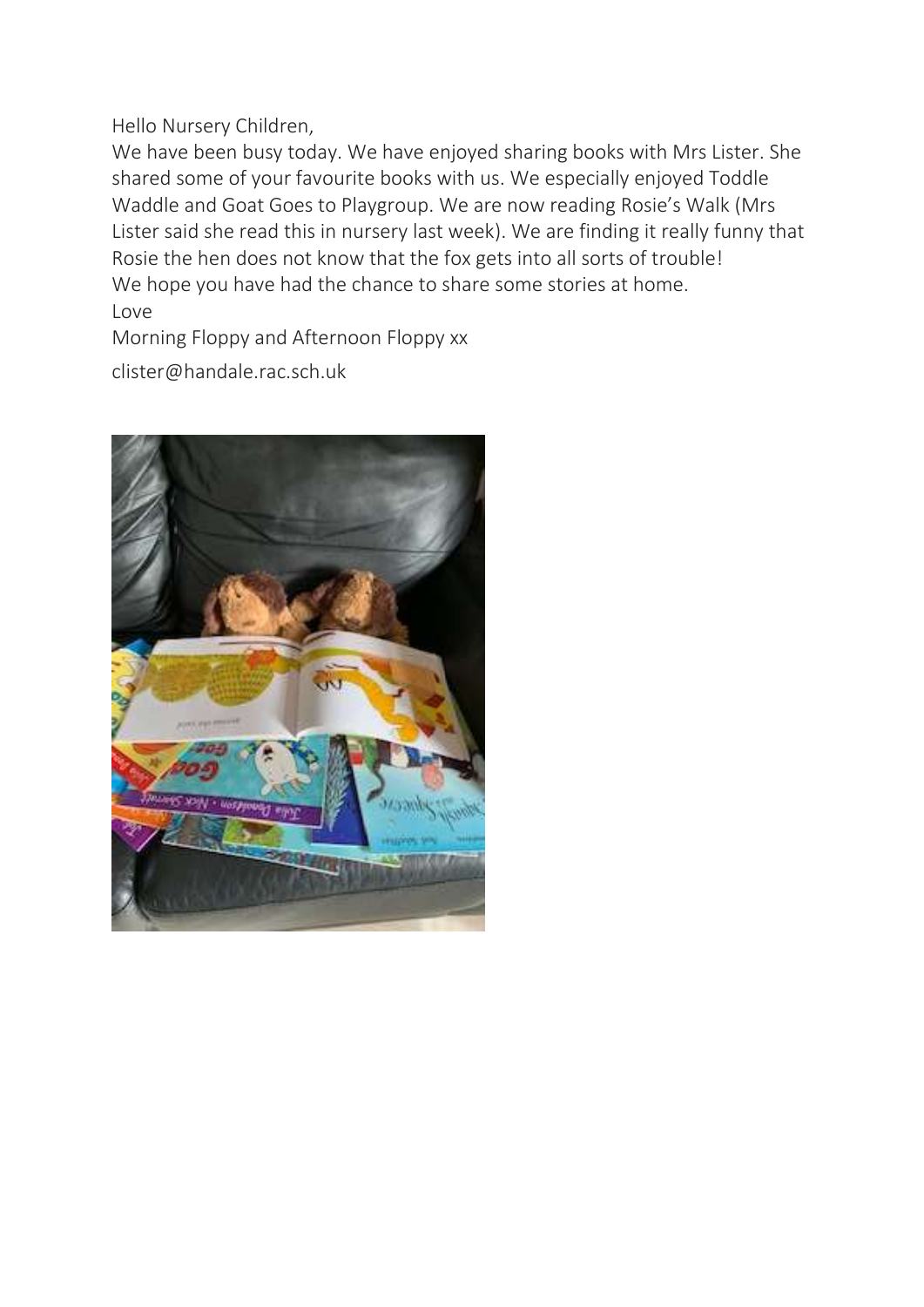Hello Year 5,

I hope you're all staying safe at home.

I'm at school today with the children whose parents are key workers. We started our morning by doing Joe Wicks' online PE session, which woke us up and got us motivated for the day ahead. It was really fun and you can follow it every day too- just log onto YouTube and search for 'Body Coach TV'. He streams live every morning at 9am, so take part and get a parent to take some photos to email into me for our display wall when we return. This is extra important because of our current situation- we don't want to become unmotivated and lazy whilst we are away from school.

Remember, if there is anything you do whilst you are away that you are really proud of, or anything that you need help with, get in touch with me via email.

Stay safe, Mr Bell

lbell@handale.rac.sch.uk

Hello Year 1!

Hope you are well and keeping busy. I've finished my book so I'm about to start a new one. How many books have you read?

Yesterday I did some baking and I made some little bread buns and a banana cake.

Have you been helping to make meals? What maths have you been using? Stay safe and stay active.

With love from,

Miss Khanam

[rkhanam@handale.rac.sch.uk](mailto:rkhanam@handale.rac.sch.uk)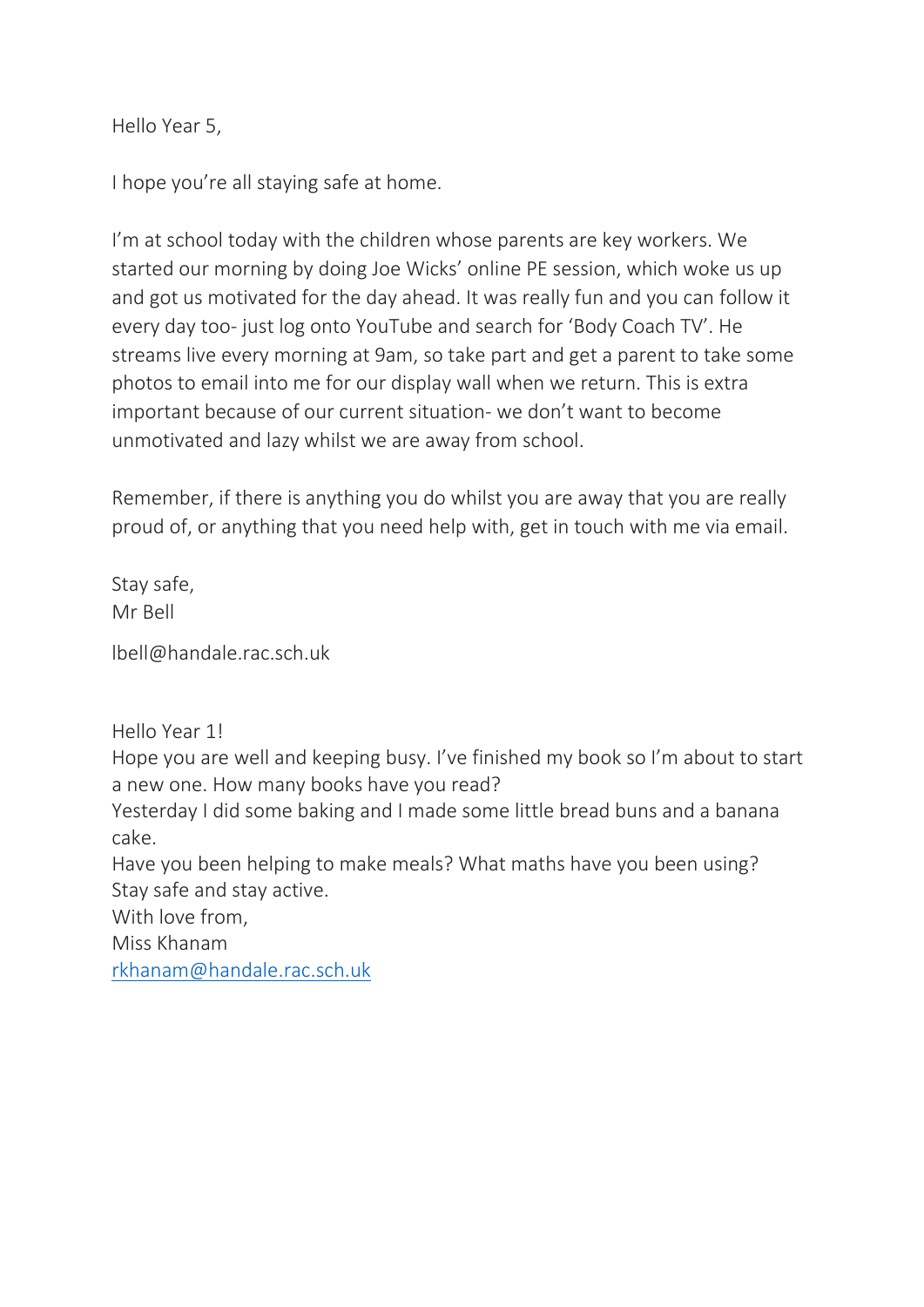Hi Year 4,

Hope you aren't all missing me too much yet! Today I have been really busy, I've done a morning PE workout on YouTube, I've wrote some reports and I've done a lot of house work. Make sure you're all taking care of yourself and keep doing bits of work each day. Later, I am going to research and find out facts about an animal I don't know much about. I wonder if you could do the same. Remember to email if you want to share anything with me.

Mr Farrier

rfarrier@handale.rac.sch.uk

Hello Reception Children

Hope you all had a good day yesterday. For today why don't you try writing a silly sentence to make everyone laugh at home! Remember to go back to the beginning after every word to check it makes sense. Have a look at what is in your work pack from school and choose some jobs to do. I'm sure if you ask a grownup at home they will help you pick something to do. Have fun today and remember to help out at home as much as you can.

With Love

Mrs Skirving and Miss Barwick eskirving@handale.rac.sch.uk

Good afternoon year 3,

I hope you are all okay? It's been lovely weather today have you been doing some outdoor learning in the garden? I would love to see what you've been up too - don't forget you can email me.

Miss Tyson

styson@handale.rac.sch.uk